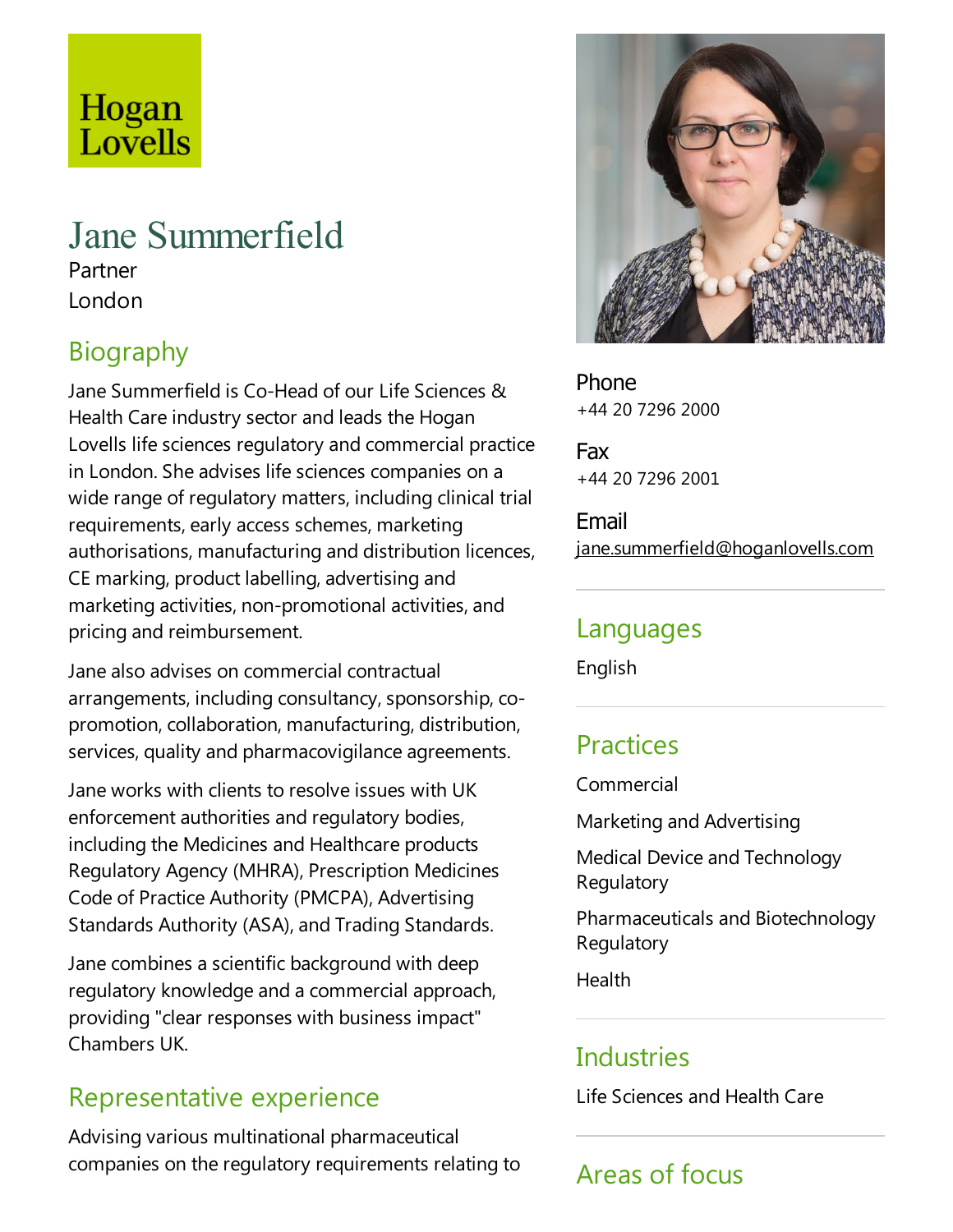marketing authorisations and manufacturing, import and wholesale dealer licences.

Advising an international healthcare services provider on the regulatory requirements governing the provision of remote medical services.

Advising a UK pharmaceutical manufacturer on the regulation of the authorisation, pricing and reimbursement, and sale and advertising of medicinal products in the UK.

Advising a U.S. pharmaceutical manufacture on EU and UK Standard Operating Procedures covering approval of marketing materials and activities, hospitality, promotional gifts, samples and medical advisory boards.

Advising an internet-based consumer goods retailer on competitor challenges to price claims and a Trading Standards challenge to its on-line ordering process for selling age restricted products.

Advising aleading soft drinks manufacturer on labelling and compositional legislation, advertising copy and defending challenges to products and advertising materials by regulatory authorities.

Advising a UK pharmaceutical company on a copromotion agreement involving the joint promotion of a new treatment with another major pharmaceutical manufacturer.

Advising a medical device manufacturer on an innovative risk share agreement with a prime contractor supplying services to a Clinical Commissioning Group.

### Latest thinking and events

- **Hogan Lovells Podcasts** 
	- $\blacksquare$  Podcast: Talking the cure
- **News** 
	- COVID-19 Report for Life Sciences and Health Care Companies

Advertising and Copy Clearance

Agency and Distribution

Digital Health

False Advertising and Unfair Competition

Food and Beverages

Food Advertising and Regulation

Global Regulatory in the UK

Medical Devices

Pharmaceuticals and Biotechnology

Product Compliance

Product Development and Approval

Sales Promotions

Cell, Tissue, and Gene Therapies

### Education and admissions

### Education

MA Biological Sciences, University of Oxford, New College

PgDL and LPC, BPP University Law **School** 

#### Bar admissions and qualifications

Solicitor, England and Wales

**News**